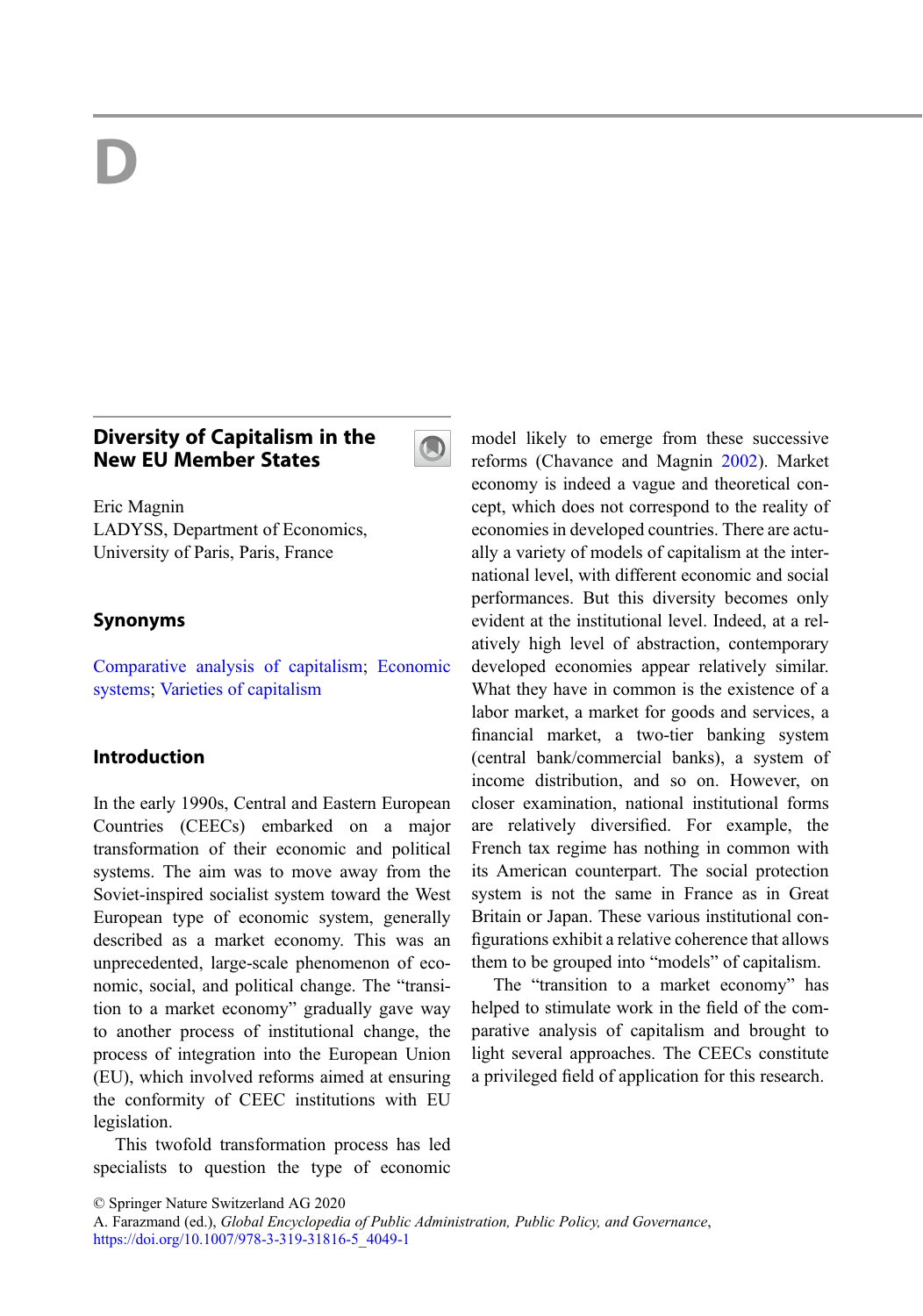#### The Comparative Analysis of Capitalism

Since 1990, many works have contributed to enrich the comparative analysis of capitalism. However, two major approaches, toward which all the others seem to converge, stand out in this profusion: the so-called "varieties of capitalism" (VoC) approach proposed by Hall and Soskice [\(2001](#page-6-0)) and the régulationist-inspired approach promoted by Amable ([2003\)](#page-6-0), in the path traced by Boyer ([1990\)](#page-6-0).

The *varieties of capitalism* approach is focused on the firm as the major actor in the capitalist economy, whose success is based on the development and exploitation of its core competencies or "dynamic capabilities" (Hall and Soskice [2001\)](#page-6-0). It emphasizes the relational dimension of the firm. A firm's success depends largely on the quality of the relationships it has been able to establish with internal (employees) and external actors (suppliers, customers, shareholders, unions, employers' organizations, the state, etc.). Coordination issues are therefore at the heart of the VoC approach.

Hall and Soskice identify five spheres of activities in which companies will have to solve coordination problems decisive for the exploitation and development of their core competencies: industrial relations, vocational training and education, corporate governance, interfirm relations, and relations with their own employees. There are two major ways of solving these coordination problems, which differentiate the two main types of capitalism in developed economies: coordination based on market mechanisms, typical of liberal market economies (LMEs), and nonmarket coordination or "strategic interaction," characteristic of coordinated market economies (CMEs).

The VoC approach can be considered as a neoinstitutionalist approach, as attested by references to North, Williamson, and Aoki (Chavance [2008\)](#page-6-0). Indeed, it gives an important role to formal and informal institutions, to the market-hierarchy dichotomy, with the idea that institutions, whose historical dimension is underlined, facilitate the coordination of interrelations between actors.

Germany is the typical example of a coordinated market economy. Nonmarket coordination prevails in the various spheres of activities. The United States is the textbook case of the liberal market economy, where coordination problems in the different spheres are solved mainly through market relations.

The VoC approach, which is based on a distinction between two types of capitalism, is reminiscent of the division made by M. Albert [\(1993](#page-6-0)) between Rhenish capitalism and Anglo-Saxon capitalism. It offers a clear theoretical framework for comparing different national economies, but with one dimension in particular, the firm and its coordination problems, and one separation criterion, the market's role. Consequently, this binary classification does not allow for the integration of all the developed economies, as Hall and Soskice [\(2001](#page-6-0), p. 21) themselves acknowledge by referring to the "more ambiguous positions" of some Southern European countries (France, Italy, Spain, Portugal, Greece).

The other theoretical framework, which falls within the field of the comparative analysis of capitalisms, is the one proposed by Amable [\(2003](#page-6-0)) and before him by Boyer ([1990\)](#page-6-0), who criticizes the unidimensional vision of VoC and prefers an approach that highlights the diversity of capitalism by relying on a typology of five models. This approach is part of an institutionalist theoretical framework in economics, within the tradition of the French school of régulation (Boyer [1990](#page-6-0)). Régulation theory focuses on the diversity of institutional configurations in time and space, of the modes of régulation which give them their coherence, and of the accumulation regimes which they underlie.

Amable [\(2003](#page-6-0)) identifies a number of "key institutional domains" (very close to the canonical forms of the Régulation theory) in which OECD countries show significant differences. These include competition on product markets, wagelabor nexus and labor market institutions, financial intermediation and corporate governance, social welfare, and education systems. Amable's study is based on data analysis, i.e., a principal component analysis associated with an ascending hierarchical classification, applied to 21 OECD countries to reveal the existence of 5 types of capitalism. These are the market-based model or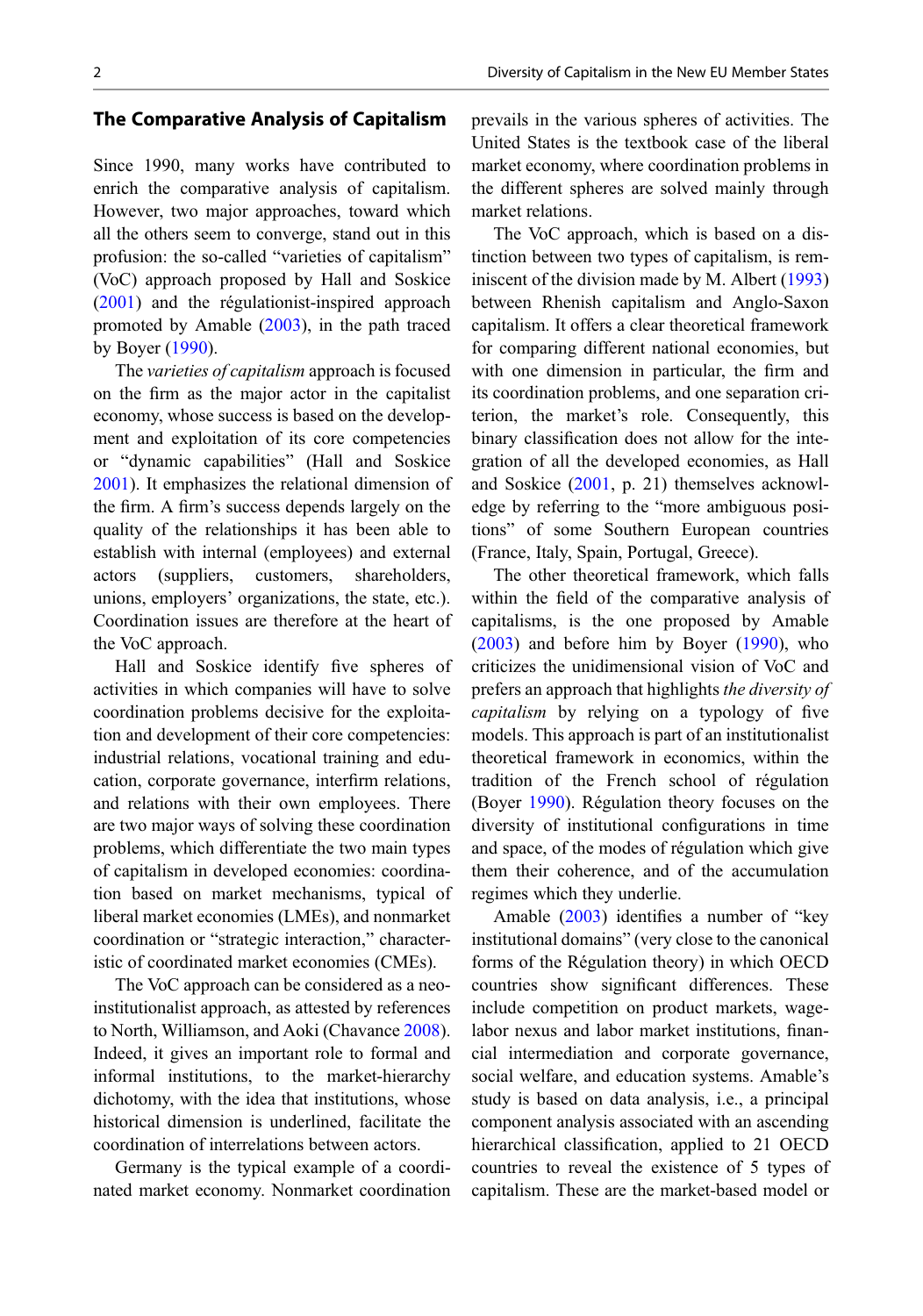Anglo-Saxon capitalism (the United States, the United Kingdom, Canada, Australia), the social democratic model (Sweden, Finland, Denmark), the continental European model (France, Germany, Austria, Belgium, the Netherlands, Switzerland, Norway), Mediterranean capitalism (Italy, Spain, Portugal, Greece), and Asian capitalism (Japan, South Korea). However, each model of capitalism can be considered as an ideal type, to which no real economy perfectly corresponds. To briefly outline a few features of each model, the market-based model is relatively similar to LMEs, as the role of the market is predominant in the different institutional domains. Social democratic capitalism is characterized by a high level of social protection, supportive industrial relations, and an important role of the state. The continental European model is not that far, with greater employment protection and more conflictual labor relations. The Mediterranean model shows a dual labor market, weaker social protection, and an education system focusing on the acquisition of general skills. As for Asian capitalism, it is marked by the weight of large conglomerate companies, supportive labor relations, weak social protection, and low level of public spending on education.

Since 1990, the comparative analysis of capitalisms has also been enriched by integrating the concepts of institutional complementarity and hierarchy.

Two institutions can be described as complementary when "the existence or the particular form taken by an institution in one area reinforces the presence, functioning or efficiency of another institution in another area" (Amable [2003,](#page-6-0) p. 60). The concept of institutional complementarity is shared by both the VoC and the diversity of capitalism approaches. The example of complementarity between financial and education systems illustrates the concept (Amable [2003\)](#page-6-0). A financial system dominated by financial markets favors the pursuit of short-term profitability, which results, on the employment side, in a low commitment of the firm to its workers and a high risk of layoffs. Under these conditions, employees will prefer to acquire general rather than firmspecific skills to facilitate their redeployment to

other firms. A financial system dominated by banks stimulates long-term investment, which in turn promotes stable compromises between social partners that encourage the acquisition of specific skills. In both cases, each institution reinforces the influence of the other. The abovementioned CMEs and LMEs also exhibit complementary relations between their founding institutions.

The concept of institutional complementarity has a number of implications that are worth emphasizing. First, a model of capitalism is not a collection of institutional forms, randomly brought together, but a particular combination of these forms linked by complementary relations. This results in a relative systemic coherence. Second, it becomes difficult, theoretically and empirically, to correlate an economic performance with a single institution because of this interdependence among institutions. It is a configuration of complementary institutional forms "making a system" that is responsible for the overall performances of the model.

Thirdly, it is therefore not advisable to design an optimal institutional configuration, which would combine institutions from different countries that are considered to be the most "successful" in each area: for example, the US labor market regulations and tax system, the Swedish education system, the Danish employment policy, etc. Importing into one type of capitalism an isolated institutional form from another model could lead to an unsustainable configuration. One can then question, for example, the coherence of the association between labor market flexibility and "generous" social welfare, the famous "flexicurity," as well as the very widespread use of institutional benchmarking practices. On the other hand, different configurations of complementary institutions might produce similar macroeconomic performances. This was the case with the Anglo-Saxon model and the social democratic model in the 1990s (Aiginger [2005\)](#page-6-0). This is also the basic assumption of the VoC approach, at the root of the CME-LME dichotomy.

The concept of institutional hierarchy, for its part, is mainly present in the approach of the diversity of capitalism and is part of the more recent régulationist work (Amable [2003\)](#page-6-0).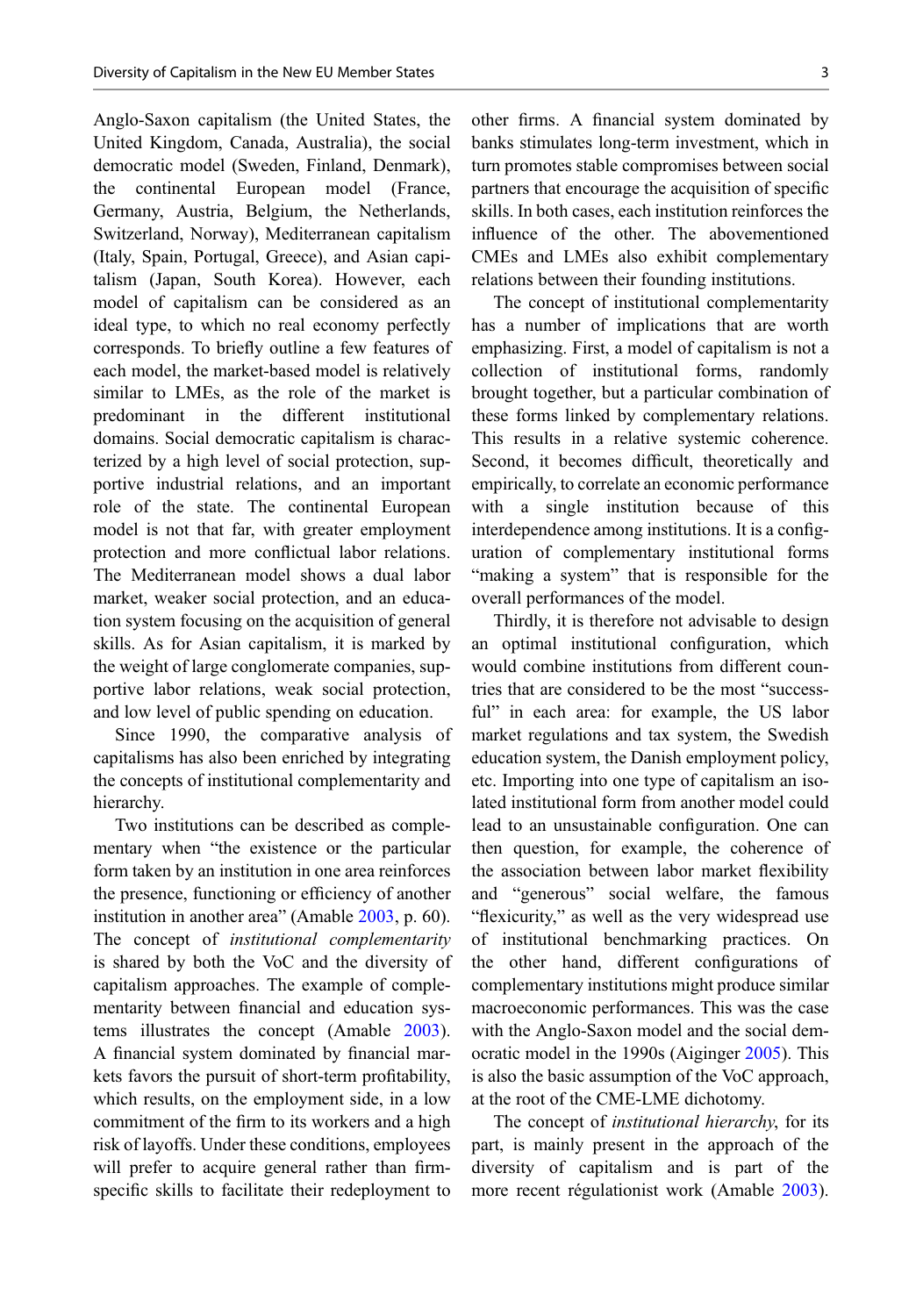It expresses the idea that an institutional form plays a dominant role in relation to the others at a given point in time, both in the organization of complementary relations and in the dynamic evolution of the institutional architecture. The authors recognize the formation of this hierarchy as an expression of power relations and political compromise. But it is the emergent, unintended result of an unplanned process of confrontation of vested interests at a given point in time. The primacy of the wage-labor nexus, favorable to workers, in the Fordist period (1945–1975) is the outcome of the sociopolitical compromises that emerged in the post-war period in response to the previous dramatic episode. Since the 1980s, this hierarchy has been called into question in favor of other institutional forms: competition conditions for some specialists and finance for others.

The notion of institutional hierarchy also calls for further remarks. Institutional hierarchy and complementarity appear to be distinct but related concepts. Indeed, one of the expressions of the hierarchy lies in the influence, through constraints and incentives, that the dominant institution exerts on the modalities of complementarity within a given institutional configuration. It leads the other institutions to strengthen it, even if it means making them evolve a little. For example, the priority given to workers during the Fordist period has led other institutional forms to be articulated in such a way as to strengthen it. Or else, the predominance of finance in the recent period has led to a change in the wage-labor nexus and social welfare, which have now been challenged by finance.

From a dynamic perspective, one can imagine a shift in the institutional hierarchy according to the evolution of political power relations, which does not necessarily mean a change in the model of capitalism.

## Application to the New EU Member States

While the post-socialist transformation has contributed to the development of work on the diversity of capitalism, the Central and Eastern European countries, which entered the European Union in the mid-2000s, constitute in turn a privileged field of application for the comparative analysis of capitalist models. Many authors have thus tried to apply the two previously presented analyses, the VoC and the régulationist approaches, to transition economies.

In the framework of the VoC approach, some specialists argue that Estonia and Slovenia can be considered as very good examples of, respectively, a liberal market economy and a coordinated market economy. Among the different spheres of activities at the center of the VoC approach, Feldmann ([2006\)](#page-6-0) focuses more particularly on industrial relations. He shows that the Slovenian model "represents a consensual and coordinated approach to industrial relations and social dialogue, with strong employers' organizations and unions, and also exceptionally high coverage of collective agreements" (Feldmann [2006](#page-6-0), p. 841). By contrast, the Estonian industrial relations system exhibits all the characteristics of LMEs with decentralized wage negotiations, limited coverage of collective agreements and weakness of both unions and employers' organizations. Buchen [\(2007](#page-6-0)) confirms Feldman's results and extends his analysis of industrial relations to the other VoC activity spheres and to the dynamics of comparative institutional advantages. He shows that both countries exhibit a high degree of institutional complementarity. In Slovenia, the industrial relations system is consistent with a highly protected labor market, while the vocational training system provides specific skills. In Estonia, industrial relations and labor market features are complementary to a vocational training system reorganized toward general education. Trade figures and patterns of foreign direct investment complete the picture and reveal comparative institutional advantages of CME type in Slovenia and LME type in Estonia. As the VoC approach predicts, different clusters of complementary institutions may result in equally good macroeconomic performances. This has been the case for Slovenia and Estonia during the transition process.

For their part, Nölke and Vliegenthart [\(2009](#page-6-0)) propose another way of applying the VoC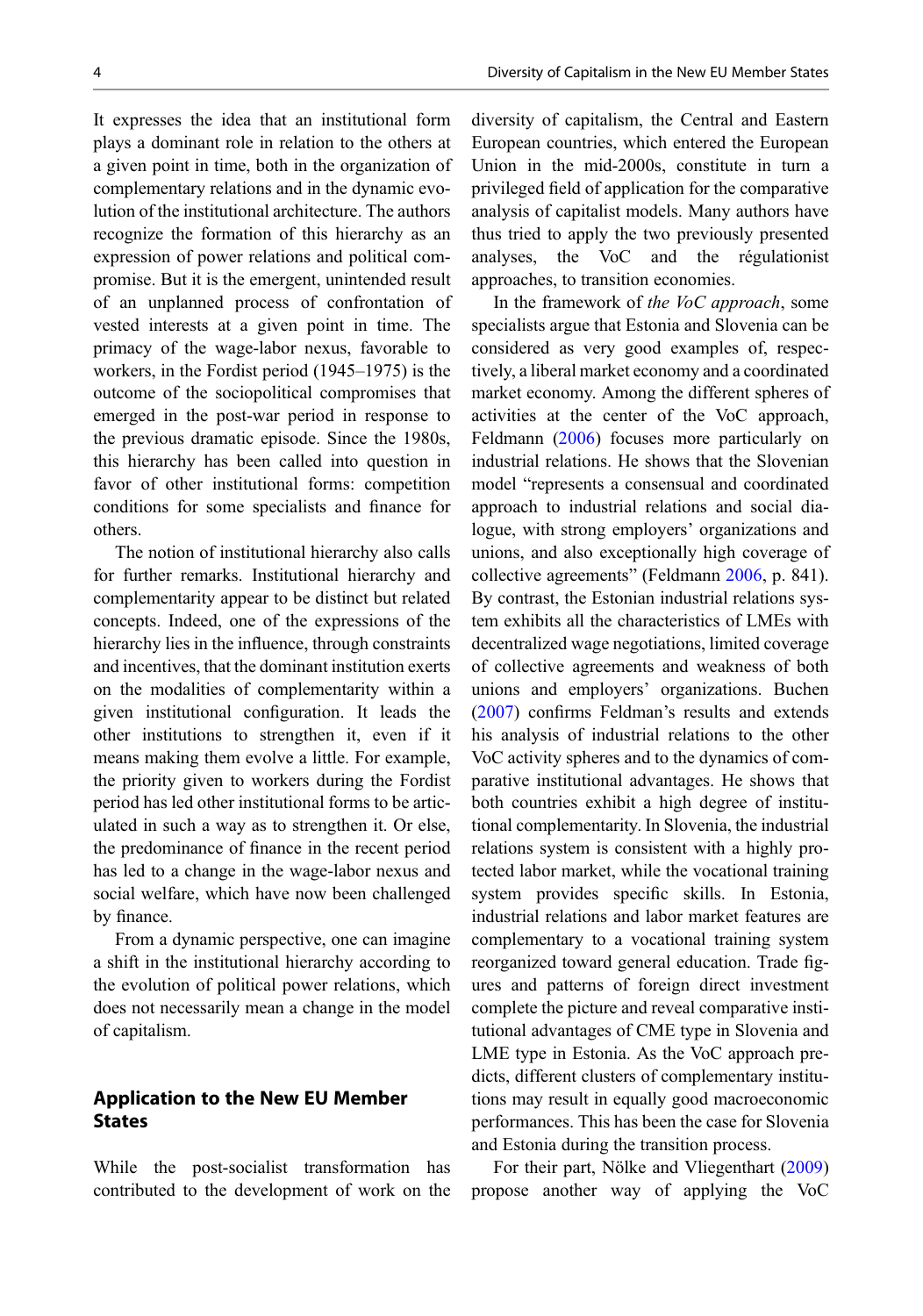approach to Central Eastern European countries, inspired by King's work ([2007\)](#page-6-0). For the latter, these economies (Hungary, Poland, the Czech Republic) can be described as dependent liberal capitalism. Referring to the different spheres of activities of the VoC approach, he qualifies them in the following way: liberal industrial relations related to employees' demobilization in the postsocialist world (weak trade unions), an education system that no longer meets the companies' needs, and a corporate governance dominated by foreign banks. The key element of the model is the weight of foreign investors in banks and other companies' capital. Economic performances depend on the strategy of industrial and financial transnational corporations (TNCs), which provide capital, technology, skills, and access to global markets. King contrasts this model to the postcommunist patrimonial capitalism (Russia, Ukraine, Romania), marked by the collusion of political and economic elites and the central role of cronyism, which invades all VoC spheres (no corporate governance, neopaternalist industrial relations, etc.). Beyond his reference to the VoC, King considers that the former socialist countries represent two specific models, a little bit far from the LME and CME logic.

More in line with the VoC approach than King, Nölke and Vliegenthart ([2009\)](#page-6-0) consider that, at the end of their transition/accession process, CEECs are now constituting a third variety of capitalism on the same level as the CMEs and LMEs, the DMEs or "dependent market economies." The relations between the founding institutions of this new model reflect a strong complementarity. The main characteristic of the DMEs is the weight of foreign direct investment (FDI) in the economy, which creates a real dependence on foreign capital. The dominant coordination mechanism in the economy is then based on intra-firm hierarchies within multinational firms. Industrial relations and labor market hold an intermediate position between LMEs and CMEs, more competitive than in the latter case but less liberal than in the former one, in order to be able to retain the workforce and limit social unrest and the disruption of production chains. Tax revenues are limited by a tax regime favorable

to FDI and by tax competition among CEECs, which in turn reduces public spending, especially in the field of education. In any case, most research and development is carried out in countries where TNCs have their headquarters and transferred back into the production processes of subsidiaries. These various elements allow DMEs to develop a comparative advantage in the production and assembly of relatively complex consumer goods, which can then be exported worldwide.

Other authors have applied the régulationist approach of the diversity of capitalism and the statistical method used by Amable to Eastern European economies.

For example, Mykhnenko's work ([2007\)](#page-6-0) is focused on two countries, Poland and Ukraine, from the mid-1990s to the mid-2000s. Both countries share some institutional characteristics which are designing an original model of "postcommunist capitalism" but still "at a formative stage." Their financial system is notably underdeveloped compared to Western European economies. In his article, the author refers to Poland and Ukraine as hybrid forms, "mixed or weakly coordinated market economies" (MMEs). Mykhnenko concludes that the post-communist emerging model in Poland and Ukraine presents a certain degree of institutional complementarity which could (partially) explain the positive socioeconomic developments experienced by both countries in the early 2000s.

For her part, Farkas [\(2011](#page-6-0)) includes all the new member states (except Croatia) in her study. Her data provide a picture of Central and Eastern Europe around the mid-2000s. She demonstrates that an original model of capitalism is emerging in post-socialist Europe. This "Central and Eastern European model" can be considered as different from other existing models in the "old Europe." Only Slovenia could be related to the Continental model of capitalism. In an attempt to bring this new post-socialist capitalism closer to Amable's typology, it would roughly be somewhere in between the Continental and the Mediterranean models, despite some rare similarities with the Anglo-Saxon model, depending on the institutional area under study. The Central and Eastern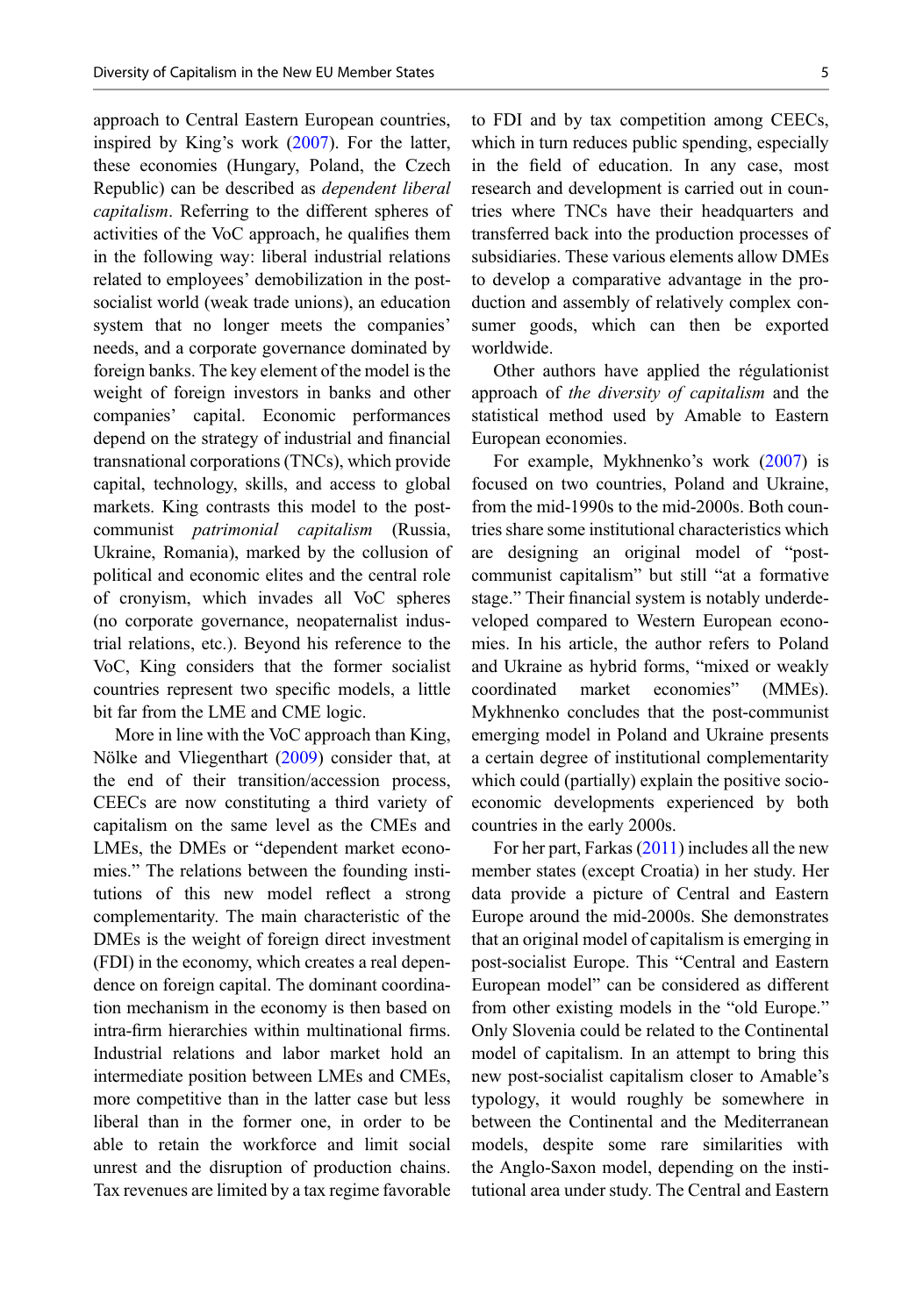European capitalism is the path-dependent outcome of post-socialist transformation trajectories. According to Farkas, the lack of capital, weak civil society, and the influence of international organizations and the EU on structural reforms are the main initial conditions behind that outcome. Therefore, this new model of capitalism cannot be considered as a transient configuration but rather as a permanent one. Unfortunately, the post-socialist capitalism could even be locked in a lesser path of development because of the fundamental asymmetrical position between the old Europe and its periphery in the international division of labor.

Finally, some specialists have developed their own typologies, considering that both previous approaches were not adapted to the reality of Central and Eastern European countries.

Drahokoupil and Myant [\(2011\)](#page-6-0) argue that neither the VoC approach nor Amable's régulationist approach is able to analyze the diversity of capitalism in the region. Indeed, the authors state that the comparative analysis of capitalisms in general has been elaborated on the example of developed countries and that this framework is not suitable for transition economies, because of their specificities (external imbalance, emergent institutional framework, legacy of the socialist system, unstabilized economic relations). In their view, the essential point is integration into the world economy, which is related to the problem of current account deficit financing. They distinguish six forms of "international integration" that can be observed more or less in the different countries during the 2000s. The first one relies on foreign direct investment in high value-added export sectors. It is found mainly in the countries of Central and Eastern Europe. The second is similar to the first one, but without FDI. Slovenia, some Czech companies, and Belarus are involved to some extent. The third depends on subcontracting relations with TNCs and is based on exports of noncomplex manufactured products such as clothing or simple components. It can be observed in the Baltic and Southeastern European countries. The fourth is based on exports of raw materials, especially oil and gas, and concerns mainly the CIS. The fifth depends on current

transfers from abroad (remittances, financial aid from international organizations). Finally, the last one refers to growth financialization, where private sector activity and household consumption are fuelled by foreign bank credit. Hungary, Baltic countries, Romania, Ukraine, etc., thus "benefited" from the liquidity abundance in the world in the 2000s. By combining forms of international integration and institutional characteristics (ownership forms, role of the state, etc.), the authors identify then five specific forms of capitalism in transition economies: (second-rank) economies based on FDI (East-Central Europe), peripheral market economies (Baltic states, Southeastern Europe), oligarchic or clientelistic capitalism (Russia and some CIS countries), order states (Belarus, Uzbekistan), and economies based on remittances and international aid (Albania, Moldova, Armenia).

Bohle and Greskovits [\(2012](#page-6-0)) also propose a distinct typology, inspired by K. Polanyi's work, to group together the new EU members in the 2000s: the pure neoliberal capitalism, the embedded neoliberal capitalism, and the neocorporatist model. They focus on three important differentiation factors: initial political choices marked by the "perceived" legacy by the actors, the role of uncertainty and crises in the evolution of the pursued strategies, and the influence of transnational actors. The Baltic countries provide a good example of neoliberal capitalism. They have radically liberalized their economies: flexible labor market, weak social protection, and tax incentives, all of which satisfy foreign investors. Their exports are based on low value-added branches, which are low-skill labor- and resource-intensive or associated with their activities as TNCs'subcontractors. Their strength is related to their macroeconomic stability, achieved as a result of fiscal and monetary discipline. The Visegrad countries are characterized by embedded neoliberalism. Economic liberalization has been less far-reaching than in the previous case, and the welfare state has been partly preserved, thus strengthening social cohesion. A favorable legacy and an incentive policy have fostered foreign capital inflows leading to the development of an export-oriented sector, relatively intensive in skilled labor and technology,